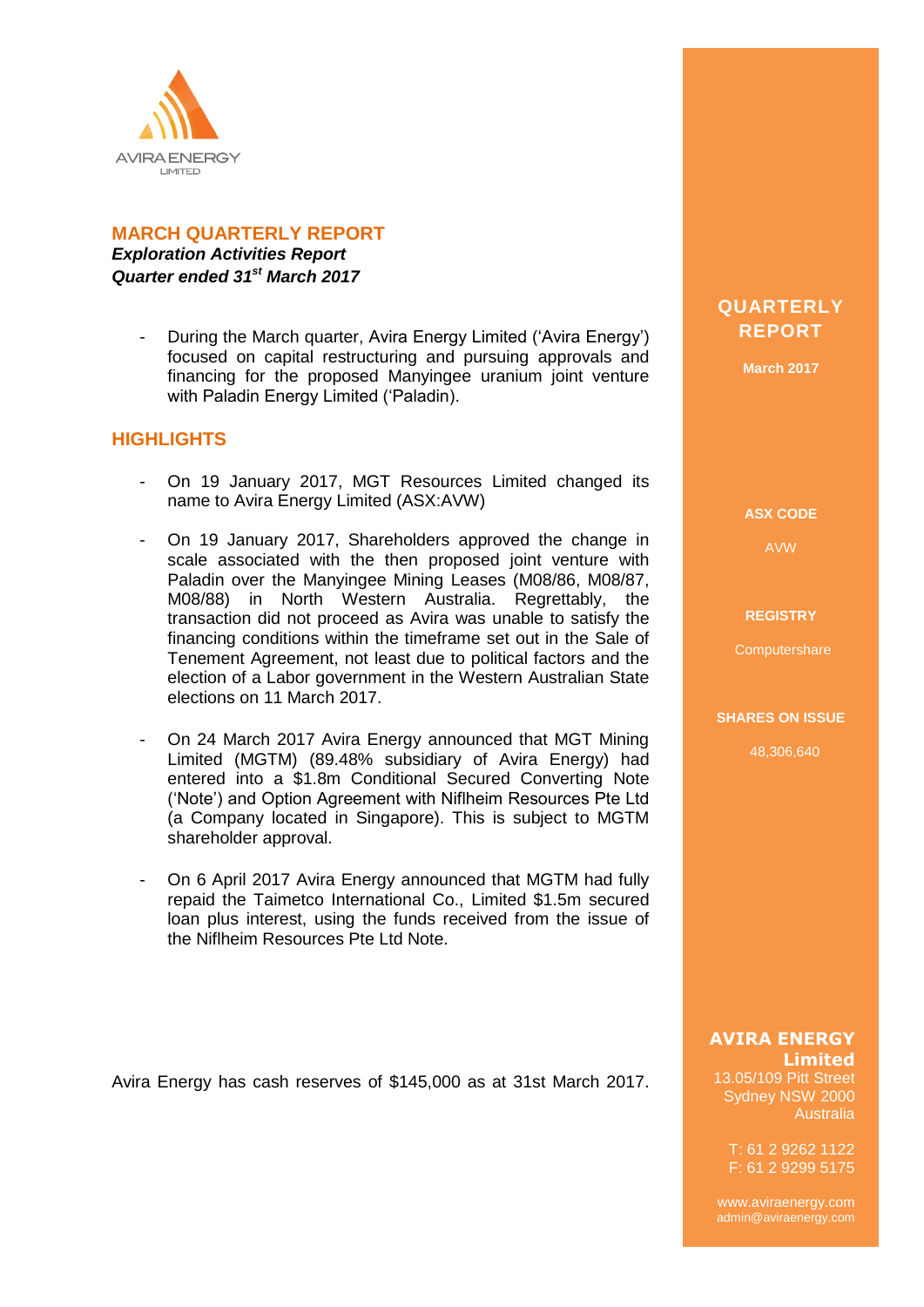

# **1. MANYINGEE JOINT VENTURE, WESTERN AUSTRALIA**

**Includes: M08/86, M08/87, M08/88**

Avira Energy will not be proceeding with the previously proposed Manyingee Joint Venue with Paladin. As announced to the market on 3 April 2017, Avira was unable to satisfy the financing conditions within the timeframe set out in the Sale of Tenement Agreement signed and announced to the ASX on 15 November 2016.

Paladin and Avira remain in discussions regarding the Manyingee project and, alongside this, Avira will continue to seek out other worthwhile uranium and resources projects that potential investors will find compelling.

## **2. SUMMER HILLS TIN PROJECT, QUEENSLAND (MGT 89.48%)**

**Includes: Summer Hills ML20547; Mt Veteran Mill ML4349; Nanyetta EPM25433; Valetta ML20066**

During the Quarter, samples for X-ray Radiometric Testing test work were collected, including from high grade, low grade and barren zones within the Dalcouth prospect, to assist with metallurgical assessment of the mineralisation.

Two hundred kilograms of these samples were sent to Steinert Australia in Bayswater, Victoria for density sorting test work, to ascertain the possibility of accurate in-pit sorting of ore from waste

### **3. SOUTHERN QUEENSLAND PROJECTS (MGT 89.48%)**

**Includes Yarrol EPM 8402; Mt Steadman EPM 12834; Gooroolba EPM 15426**

No significant exploration work was undertaken on the Southern Queensland Project during the March quarter.

### **4. NYMBOOL PROJECT, QUEENSLAND (MGT 89.48%)**

**Includes Heads or Tails ML20655; Nymbool EPM16948; Nymbool West EPM25690; Fuzzy Hill EPM25716; Nymbool Extended EPM25347**

No significant exploration work was undertaken on the Nymbool Project during the March quarter.

## **5. PYRAMID GOLD PROJECT, QUEENSLAND (MGT 89.48%)**

**Includes Pyramid EPM 12887; Pyramid 2 EPM25154; Pyramid 3 EPM 19554**

No significant exploration work was undertaken on the Pyramid Project during the March quarter.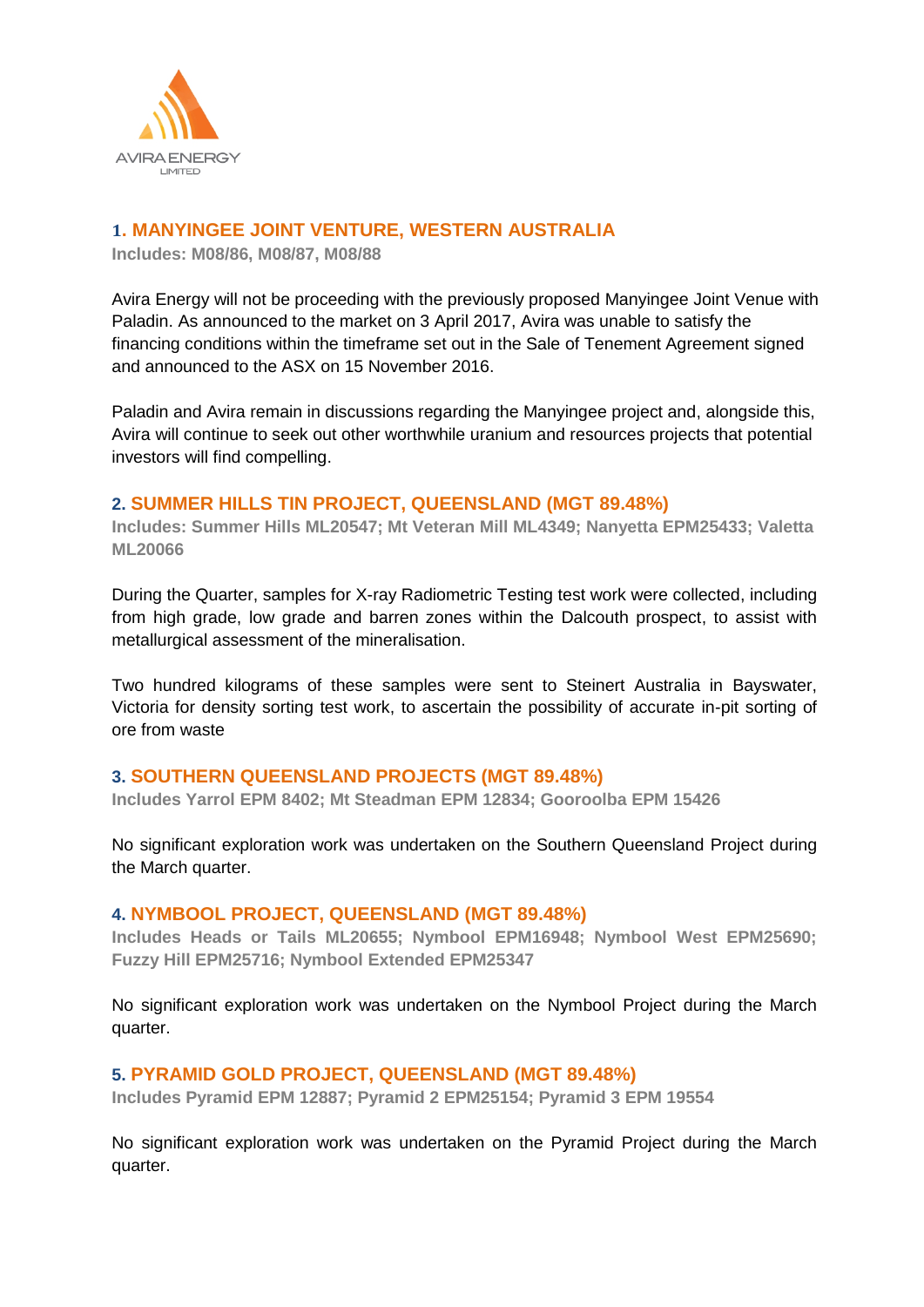## **5. MGT CORPORATE**

**Cash**

Cash at hand as at 31 March 2017 was \$145,000.

The Mt Garnet tin project continues to be on care and maintenance.

### **General meeting**

Avira Energy Limited held a General Meeting on 19 January 2017. All resolutions put to shareholders were passed.

## **Further Capital Restructuring and Funding Required**

Directors are working towards further debt restructuring solutions for the \$1m Convertible Note owing by Avira Energy to Armstrong Industries HK Limited and the \$0.5m Convertible Note owing by Avira Energy to Joseph Capital (Hong Kong) Limited which both expire in November 2017.

Directors are also aware of need for further funding for working capital purposes and are working on solutions and will update the market in due course.

**ENDS** 

**Investor and media enquiries:**

Gary Kuo Managing Director, Executive Director T: +61 2 9262 1122 gary.kuo@aviraenergy.com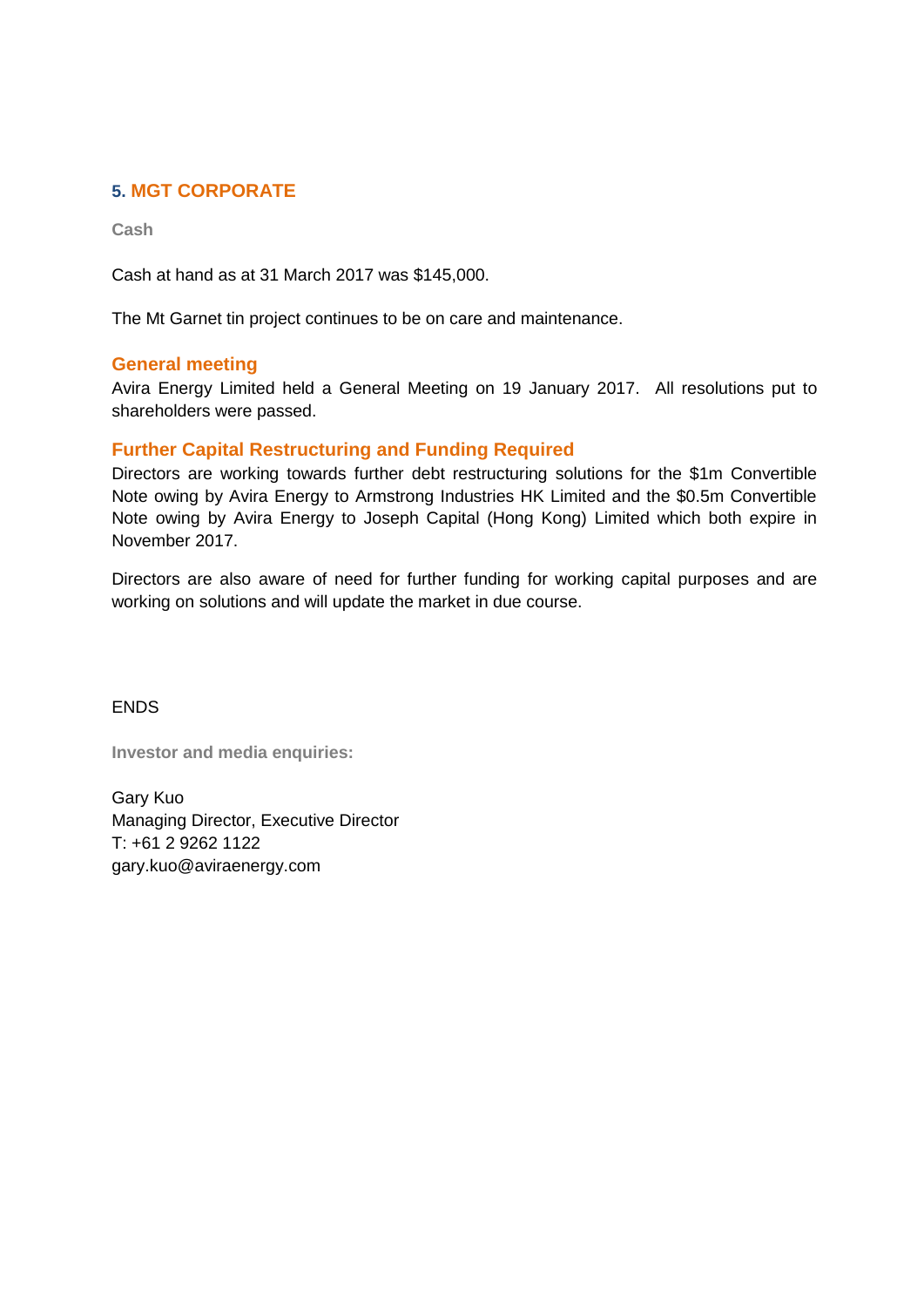*+Rule 5.5*

# **Appendix 5B**

# **Mining exploration entity and oil and gas exploration entity quarterly report**

Introduced 01/07/96 Origin Appendix 8 Amended 01/07/97, 01/07/98, 30/09/01, 01/06/10, 17/12/10, 01/05/13, 01/09/16

#### **Name of entity**

| Avira Energy Limited and its Controlled Entities |                                   |
|--------------------------------------------------|-----------------------------------|
| <b>ABN</b>                                       | Quarter ended ("current quarter") |
| 38 131 715 645                                   | 31 March 2017                     |

| <b>Consolidated statement of cash flows</b> |                                                   | <b>Current quarter</b><br>\$A'000 | Year to date<br>(9 months)<br>\$A'000 |
|---------------------------------------------|---------------------------------------------------|-----------------------------------|---------------------------------------|
| 1.                                          | Cash flows from operating activities              |                                   |                                       |
| 1.1                                         | Receipts from customers                           |                                   |                                       |
| 1.2                                         | Payments for                                      |                                   |                                       |
|                                             | exploration & evaluation<br>(a)                   | (44)                              | (158)                                 |
|                                             | development<br>(b)                                |                                   |                                       |
|                                             | production<br>(c)                                 |                                   |                                       |
|                                             | staff costs (including Directors Fees)<br>(d)     | (82)                              | (385)                                 |
|                                             | administration and corporate costs<br>(e)         | (324)                             | (793)                                 |
| 1.3                                         | Dividends received (see note 3)                   |                                   |                                       |
| 1.4                                         | Interest received                                 |                                   | 3                                     |
| 1.5                                         | Interest and other costs of finance paid          | (26)                              | (365)                                 |
| 1.6                                         | Income taxes paid                                 |                                   |                                       |
| 1.7                                         | Research and development refunds                  |                                   |                                       |
| 1.8                                         | Other (provide details if material)               |                                   |                                       |
| 1.9                                         | Net cash from / (used in) operating<br>activities | (476)                             | (1,698)                               |

|     | Cash flows from investing activities      |
|-----|-------------------------------------------|
| 2.1 | Payments to acquire:                      |
|     | property, plant and equipment<br>(a)<br>- |
|     | tenements (see item 10)<br>(b)            |
|     | investments<br>(C)                        |
|     | other non-current assets<br>(d)           |

+ See chapter 19 for defined terms

*1 September 2016* Page 1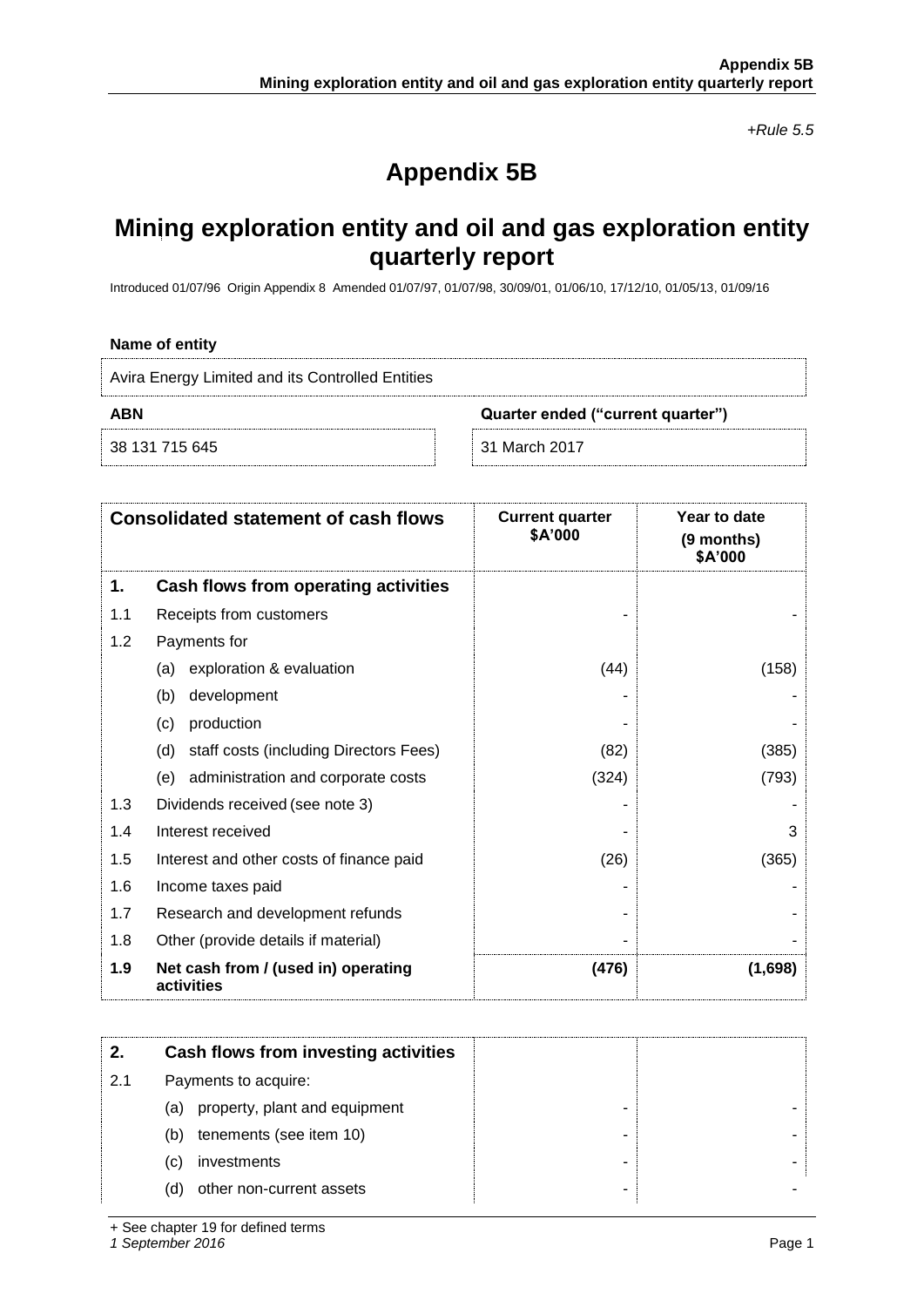|     | <b>Consolidated statement of cash flows</b>       | <b>Current quarter</b><br>\$A'000 | Year to date<br>(9 months)<br>\$A'000 |
|-----|---------------------------------------------------|-----------------------------------|---------------------------------------|
| 2.2 | Proceeds from the disposal of:                    |                                   |                                       |
|     | property, plant and equipment<br>(a)              |                                   |                                       |
|     | (b)<br>tenements (see item 10)                    |                                   |                                       |
|     | investments<br>(c)                                |                                   |                                       |
|     | other non-current assets<br>(d)                   |                                   |                                       |
| 2.3 | Cash flows from loans to other entities           |                                   |                                       |
| 2.4 | Dividends received (see note 3)                   |                                   |                                       |
| 2.5 | Other (provide details if material)               |                                   |                                       |
| 2.6 | Net cash from / (used in) investing<br>activities |                                   |                                       |

| 3.   | Cash flows from financing activities                                           |       |       |
|------|--------------------------------------------------------------------------------|-------|-------|
| 3.1  | Proceeds from issues of shares                                                 |       | 1,000 |
| 3.2  | Proceeds from issue of convertible notes                                       | 949   | 1,449 |
| 3.3  | Proceeds from exercise of share options                                        |       |       |
| 3.4  | Transaction costs related to issues of<br>shares, convertible notes or options |       | (5)   |
| 3.5  | Proceeds from borrowings                                                       |       |       |
| 3.6  | Repayment of borrowings                                                        | (750) | (750) |
| 3.7  | Transaction costs related to loans and<br>borrowings                           |       |       |
| 3.8  | Dividends paid                                                                 |       |       |
| 3.9  | Other (provide details if material)                                            |       |       |
| 3.10 | Net cash from / (used in) financing<br>activities                              | 199   | 1,694 |

| 4.  | Net increase / (decrease) in cash and<br>cash equivalents for the period |       |         |
|-----|--------------------------------------------------------------------------|-------|---------|
| 4.1 | Cash and cash equivalents at beginning of<br>period                      | 422   | 149     |
| 4.2 | Net cash from / (used in) operating<br>activities (item 1.9 above)       | (476) | (1,698) |
| 4.3 | Net cash from / (used in) investing activities<br>(item 2.6 above)       |       |         |
| 4.4 | Net cash from / (used in) financing activities<br>item 3.10 above)       | 199   | 1,694   |
| 4.5 | Effect of movement in exchange rates on<br>cash held                     |       |         |
| 4.6 | Cash and cash equivalents at end of<br>period                            | 145   | 145     |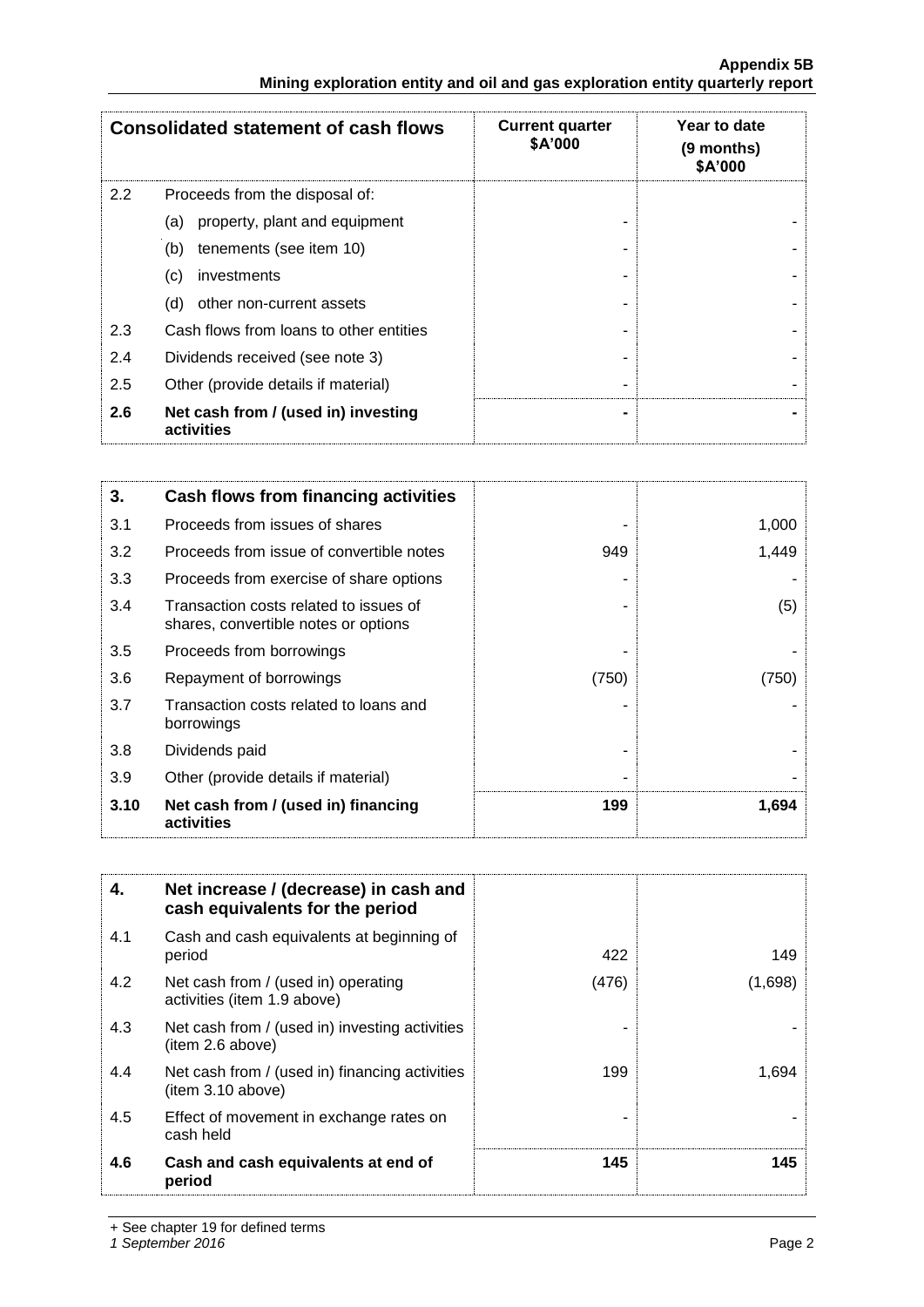| 5.<br>Reconciliation of cash and cash<br>equivalents<br>at the end of the quarter (as shown in the<br>consolidated statement of cash flows) to the<br>related items in the accounts |                                                                              | <b>Current quarter</b><br>\$A'000 | <b>Previous quarter</b><br>\$A'000 |
|-------------------------------------------------------------------------------------------------------------------------------------------------------------------------------------|------------------------------------------------------------------------------|-----------------------------------|------------------------------------|
| 5.1                                                                                                                                                                                 | <b>Bank balances</b>                                                         | 145                               | 422                                |
| 5.2                                                                                                                                                                                 | Call deposits                                                                |                                   |                                    |
| 5.3                                                                                                                                                                                 | <b>Bank overdrafts</b>                                                       |                                   |                                    |
| 5.4                                                                                                                                                                                 | Other (provide details)                                                      |                                   |                                    |
| 5.5                                                                                                                                                                                 | Cash and cash equivalents at end of<br>quarter (should equal item 4.6 above) | 145                               | 422                                |

| 6.  | Payments to directors of the entity and their associates                                                    | <b>Current quarter</b><br><b>\$A'000</b> |
|-----|-------------------------------------------------------------------------------------------------------------|------------------------------------------|
| 6.1 | Aggregate amount of payments to these parties included in item 1.2                                          |                                          |
| 6.2 | Aggregate amount of cash flow from loans to these parties included<br>in item 2.3                           |                                          |
| 6.3 | Include below any explanation necessary to understand the transactions included in<br>items $6.1$ and $6.2$ |                                          |
|     |                                                                                                             |                                          |

## **7. Payments to related entities of the entity and their associates**

- 7.1 Aggregate amount of payments to these parties included in item 1.2  $\vert$  (60)
- 7.2 Aggregate amount of cash flow from loans to in item 2.3

| es included in item 1.2.               |  |
|----------------------------------------|--|
| these parties included                 |  |
| nderstand the transactions included in |  |

**Current quarter \$A'000**

7.3 Include below any explanation necessary to understand the transactions included in items 7.1 and 7.2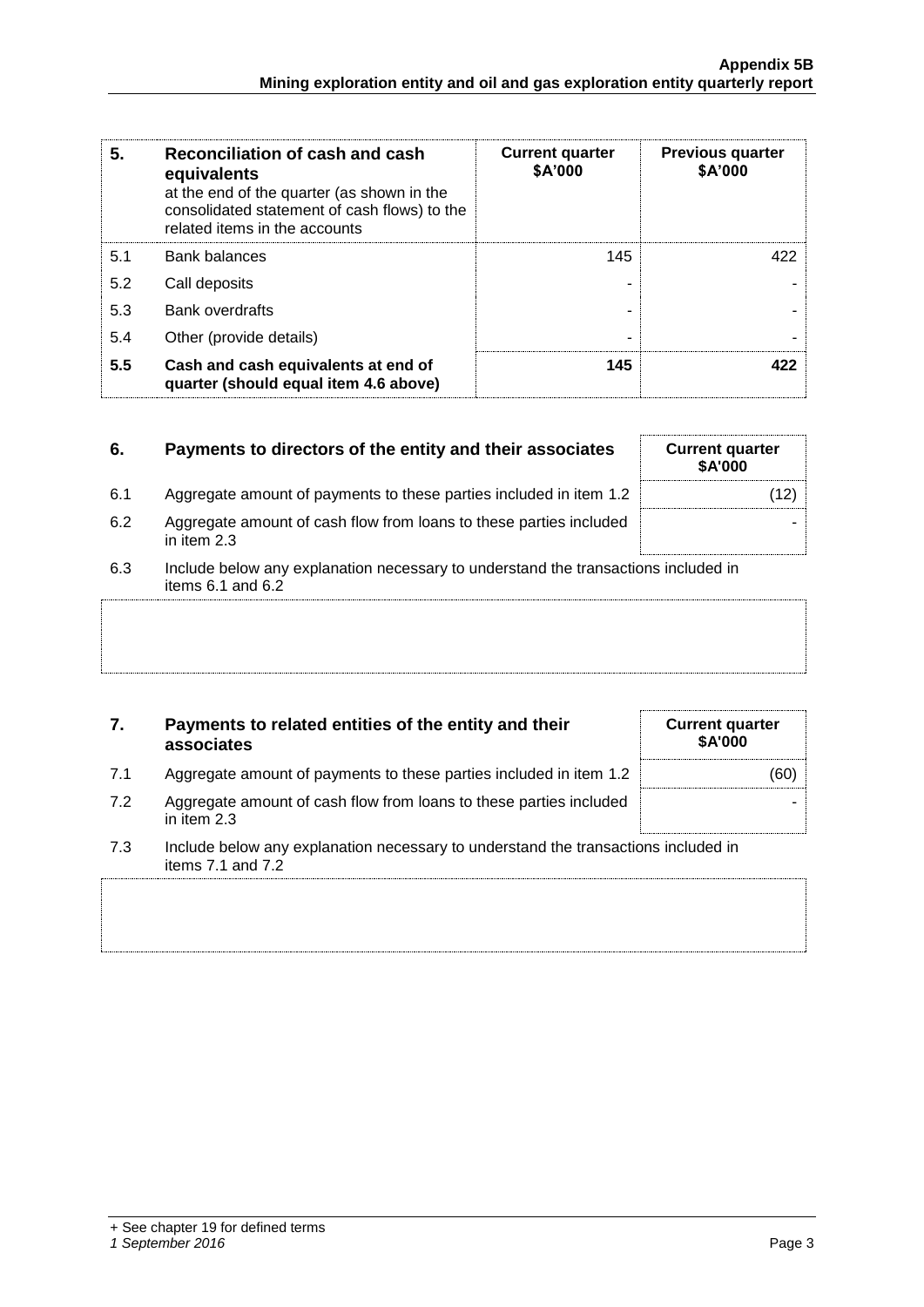| 8.  | <b>Financing facilities available</b><br>Add notes as necessary for an<br>understanding of the position | <b>Total facility amount</b><br>at quarter end<br>\$A'000 | Amount drawn at<br>quarter end<br>\$A'000 |
|-----|---------------------------------------------------------------------------------------------------------|-----------------------------------------------------------|-------------------------------------------|
| 8.1 | Loan facilities                                                                                         |                                                           |                                           |
| 8.2 | Credit standby arrangements                                                                             |                                                           |                                           |
| 8.3 | Other (please specify)                                                                                  | -                                                         |                                           |

8.4 Include below a description of each facility above, including the lender, interest rate and whether it is secured or unsecured. If any additional facilities have been entered into or are proposed to be entered into after quarter end, include details of those facilities as well.

| 9.  | <b>Estimated cash outflows for next quarter</b> | \$A'000 |
|-----|-------------------------------------------------|---------|
| 9.1 | Exploration and evaluation                      | (38)    |
| 9.2 | Development                                     |         |
| 9.3 | Production                                      |         |
| 9.4 | Staff costs                                     | (87)    |
| 9.5 | Administration and corporate costs              | (180)   |
| 9.6 | Other (Interest payments)                       | (102)   |
| 9.7 | <b>Total estimated cash outflows</b>            | (407)*  |

\* Directors are working towards debt restructuring and capital raising solutions and will update the market in due course.

| 10.  | <b>Changes in</b><br>tenements<br>(items $2.1(b)$ and<br>$2.2(b)$ above)                          | <b>Tenement reference</b><br>and location | Nature of<br>interest | Interest at<br>beginning<br>of quarter | Interest at<br>end of<br>quarter |
|------|---------------------------------------------------------------------------------------------------|-------------------------------------------|-----------------------|----------------------------------------|----------------------------------|
| 10.1 | Interests in mining<br>tenements and<br>petroleum tenements<br>lapsed, relinquished<br>or reduced | N/A                                       | N/A                   | N/A                                    | N/A                              |
| 10.2 | Interests in mining<br>tenements and<br>petroleum tenements<br>acquired or increased              | N/A                                       | N/A                   | N/A                                    | N/A                              |